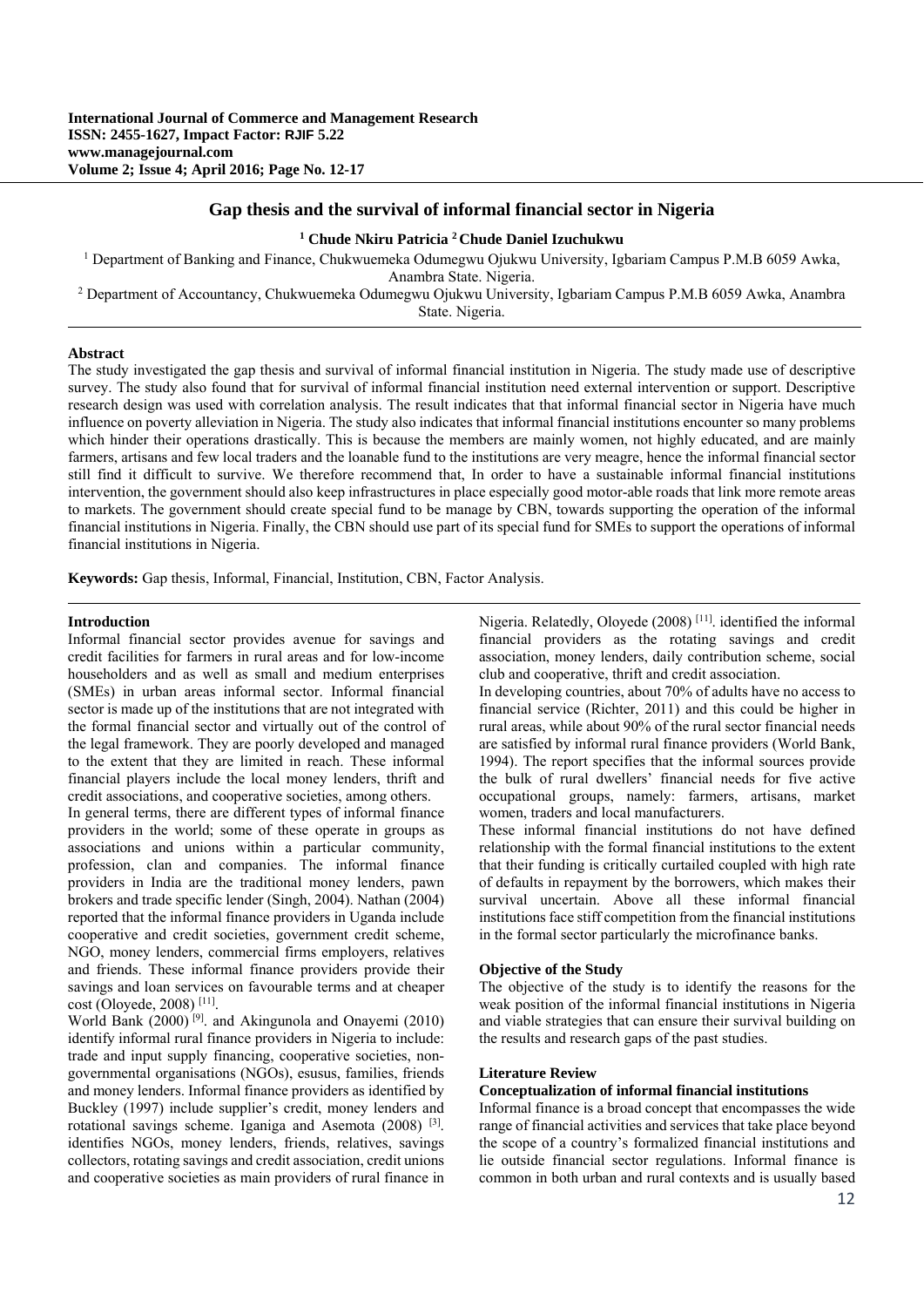on personal relationships and socioeconomic proximity. In contrast to formal finance, most informal providers focus on one service - savings, credit, money transfers, or insurance rather than offering a bundle of services. Informal finance arrangements in Africa range from West and Central Africa's deposit collectors known as susu or esusu collectors and tontines, to the hawala cross-border money transfers, which are commonplace in North & East Africa, and stokvels, which have long been a feature of South African financial life.

# **Types of informal financial institutions**

In West Africa, there are peculiar types of informal financial institutions such as identified and discussed as follows.

- 1) **Susu or esusu collectors:** They provide access to credit as well as the possibility to save and withdraw money for a small fee. In the susu arrangement, a saver agrees to deposit a specific amount determined in consultation with the collector for an agreed period of time (usually a month). At the end of the period, the susu collector renders the accumulated savings to the client, keeping one day's savings as commission.
- 2) **Tontines:** These are another prominent means to pool resources, whereby a group of individuals agree to regularly pay small amounts into a common fund - the tontine – which is then loaned for a month, without interest, to one of the members. Typically, these people share similar interests or common relationships, which strengthen social control and ensure the functioning of the scheme.
- 3) **Hawala:** This is a traditional means of transferring funds across borders and within countries, whereby funds are transferred by means of a network of hawala brokers (hawaladars) who charge a fee or an exchange rate spread in exchange for their services. The strength of the hawala system is that it is fast, cheap, confidential and easily available.
- 4) **Stokvel:** This is a common group saving scheme in South Africa, is similar to the Tontines schemes: members meet monthly and deposit a certain amount of money into a common fund. The accumulated amount is then paid out to one of the members on a rotating basis. The First National Bank in South Africa offers special stokvel bank accounts for group savings and as of 2002, about 12 percent of the population was member of a stokvel.
- 5) **Funeral insurance arrangements:** These are a common product of community-based informal insurance associations within what is called a burial society, aimed at ensuring that sufficient funds are available to cover funeral expenses. An estimated 28 percent of the population in South Africa and 21 percent in SACU is part of a burial society based on the contributions of its voluntary subscribers.

#### **Characteristics of informal financial institutions**

The peculiar characteristics of the informal financial institutions, compared to the formal financial institutions, are as follows.

## **1) Loan Transactions**

A loan involves the exchange of current resources for future resources. It therefore involves a promise. If a loan transaction occurs in a risky environment and if a complete set of markets for contingent commodities does not exist, then the promised transfer of future resources may not be certain. The character of the loan transaction will then be influenced by the risks faced by the parties involved, and by their knowledge of each other and the activities they undertake.

## **2) Information asymmetry**

In this context, the possibility that lenders do not have perfect information regarding the characteristics of potential borrowers. There is a great deal of heterogeneity among farmers in any village. While lenders might have a good idea about the average characteristics of the pool of potential borrowers, they may not have complete information concerning the characteristics of any particular borrower. This may lead to problems of adverse selection.

## **3) Credit rationing**

The players in the informal financial sector do not have adequate loanable funds with which to satisfy and meet the demand of the many borrowers. In the case of too many prospective borrowers contending for limited funds, the lenders are under pressure to ration the available magnitude for them.

## **4) Financial market fragmentation**

Information asymmetries is responsible for financial market fragmentation. There is the interaction between well-informed local lenders who face a high opportunity cost of capital (perhaps due to highly seasonal demands or highly covariate risks within the region) as one segment of the market. There is the poorly-informed (perhaps institutional) lenders who have access to capital at a lower opportunity cost as another segment of the informal financial markets.

## **5) Adverse selection**

Information asymmetries is also responsible for adverse selection of borrowers who are either members of the institutions or non-members. The lenders may not have enough information about the borrowers who would provide inadequate information towards securing loan facilities from the lenders. This scenario leads in most cases to moral hazards on the part of the borrowers who, more often than not, default in repayment.

#### **Empirical Review**

Iganiga and Asemota (2008) [3]. examine the Nigerian unorganized rural financial institution and operations: A framework for improved rural credit schemes in a fragile environment using correlations. Empirical results shows that traditional savings and credit associations (TRASCAs) are prevalent in semi-urban and rural areas among semi-skilled and unskilled workers and traders, while daily Saving Enterprises (DSEs) and Professional Money Lending Scheme (PMLs) strive in semi-urban and urban centers among artisans, traders and skilled workers. The performance analysis of these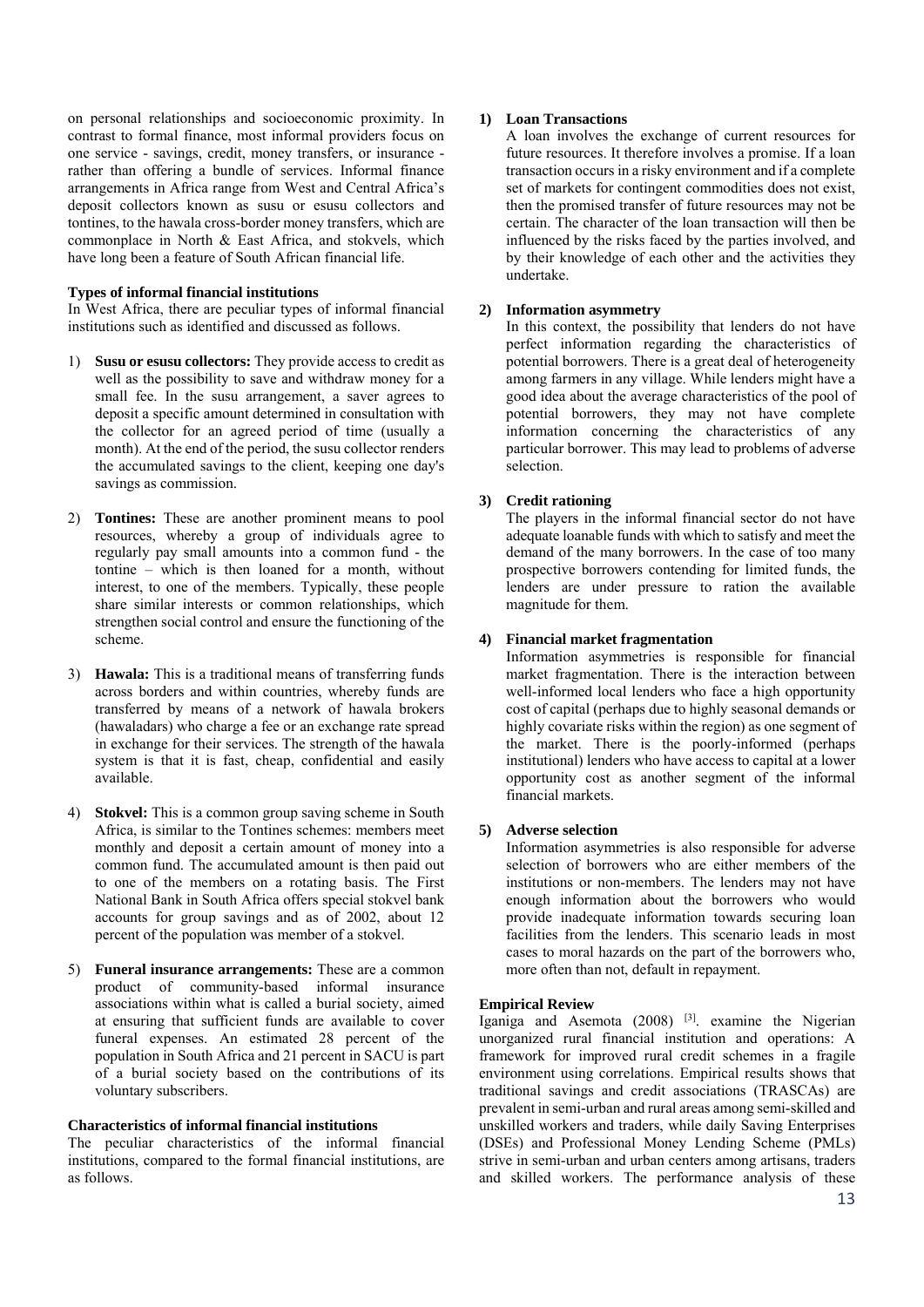unorganized financial markets possibly reflects strong savings propensities and more robust lending activities.

Noah, Gafar and Muftau (2009) [2]. examine the relationship between informal financial institutions and poverty reduction in the informal sector of Offa Town, Kwara State. The paper is a report of an empirical study on the extent of poverty in the informal sector of Offa town, Kwara State, Nigeria and the role of an informal financial institution (Rotating Savings and Credit Associations ROSCAs) in reducing poverty among the people. Using a set of household data, P-alpha-class poverty measure and a multiple regression analysis. The findings shows that money received from ROSCAs and spent on food, housing (e.g. rents), health care, business activities have the expected signs, thus fulfilling our a-priori expectations, while those spent on asset accumulation, education and insurance are inversely related to poverty reduction in the informal sector of Offa town, thus contradicting their a-priori expectations.

Babajide (2011)<sup>[7]</sup>. investigated the effects of micro-financing on Micro and Small Enterprises (MSEs) in South-west Nigeria. The study examined how micro-finance and non-financial micro-financing activities and features such as group membership, pre-loan training, cross guaranteeship, loan size, technical and managerial training, among others, impact on the survival, growth, productivity and performance of Micro and Small Enterprises in Southwest Nigeria. The validity and reliability of the instrument were measured using Cronbach"s alpha which gave a result of 0.72, while predictive form validity was 0.84. Four hypotheses were raised and tested at 0.05 significant levels. The findings revealed that micro finance and micro-financing enhance survival of Micro and Small Enterprises (MSEs) but not sufficient for growth and expansion of such Micro and Small Enterprises. The result also revealed that microfinance has positive effects on productivity and performance of local entrepreneurs. The findings from the interview sessions revealed that micro financing is not effective and substantially being practiced in Nigeria as many MFBs grant more individual loans than group based loans, thereby increasing their running cost and putting their portfolio at risk. Sambe, Korna and Abaniyan (2013) in a study of the effect of informal financial institutions on socio-economic development in Nigeria. The study made use of randomly sampled 200 respondents as questionnaires. Chi-square was employed in the test of hypotheses. Dependency theory was used in analysing the study. Findings showed that Informal Financial Institutions were more effective in reducing poverty among members than non-members. Furthermore, the institutions guaranteed more access to credit than nonmembers and lastly, Informal Financial Institutions were effective in promoting investment among members as compared to non-members.

Oleka and Eyisi (2014) [1]. ascertain the effect of informal financial institution on poverty alleviation in Nigeria. Data collected were analyzed using simple percentage and descriptive statistics. Findings revealed that informal financial institutions has no significant effect in alleviating poverty in Nigeria; while poverty-mentality, illiteracy, low infrastructure and cultural loan-defaults are the major problems encountered by these institutions. The paper recommends among other things the education of the rural poor to embark on viable projects so as to reduce loan defaults arising from unviable ventures.

Nwakanma, Ikechukwu and Godfrey (2014) [4]. investigate rural to microfinance banking: contribution of micro credit to Nigerian economic growth. Autoregressive Distributed Lag (ARDL) technique was employed in analyzing the time series data. The study finds significant long-run relationship between Nigeria's economic growth and micro credits disbursed, while causality runs from economic growth to micro credits (unidirectional). Accordingly, increase in the quantum of micro credits as well as development of long tenured micro credit products are recommended as strategies to enhance the contributions of micro credits to Nigeria's economic growth. Ndugbu, Ojiegbe, Lawrence and Okere (2015) [6]. in a study of the relationship between bank and non-bank financial institutions and the development of the Nigerian economy. The data collected were analysed using the E-views econometric software under the ordinary least square (OLS) regression analysis. The study as confirmed by the result of the joint test revealed that the financial institutions play prominent role on the growth and development of the Nigerian economy. However, it was further revealed that individual contributions of the explanatory variables varied. For example, the Deposit Money Banks were revealed to have impacted very insignificantly to the growth and development of the Nigerian economy. This may not be unconnected with the unwholesome practices in the banking sector such as granting of loans/advances to "ghost" applicants, diversion of loans and advances granted, high incidence of moral hazards.

# **Theoretical Framework**

## **The Supply - leading Finance Theory**

This research work is also anchored on the supply – lending Theory. To the theory finance should be supplied in advance of the demand for it. This theory came as a result of both Keynesian economic thinking and of the post war view that developing countries must get through some stages to get to where developed nations are. Among other things governments were to accumulate capital for economic development. The supply – leading finance theory emerged between 1940s and 1950s (Robinson, 2001) [10].

The three basic ideas of this theory were: that the governments of developing countries were responsible for their economic growth; that high yielding agricultural technologies were needed for economic growth; and that most farmers cannot afford inputs needed for the new technologies. In other words farmers need subsidized credit inform of cash or inputs like fertilizer for them to contribute to economic growth. A subsidized credit will make the allocation of credit effective so as to promote an enhanced economic growth, (Robinson, 2001) [10]. The theory saw the rural areas of developing nations very crucial for economic development and as such needed a lot of credit subsidies, the farmers who were poor could not be able to save. Secondly, they may not be able to pay for high cost of market oriented credits and also provided the required collateral securities. Government subsidies and donor funds were seen to be very important as convential institutions hardly lend to rural dwellers or the poor. So such subsidized credits will help in income redistribution. There was-de-emphasis on savings as the poor had little or nothing to save, (Robinson  $2001$ )  $[10]$ . Out of this, in the 1960s and 1970s, large scale subsidized credit institutions sprang all over the developing nations (Robinson, 2001) [10].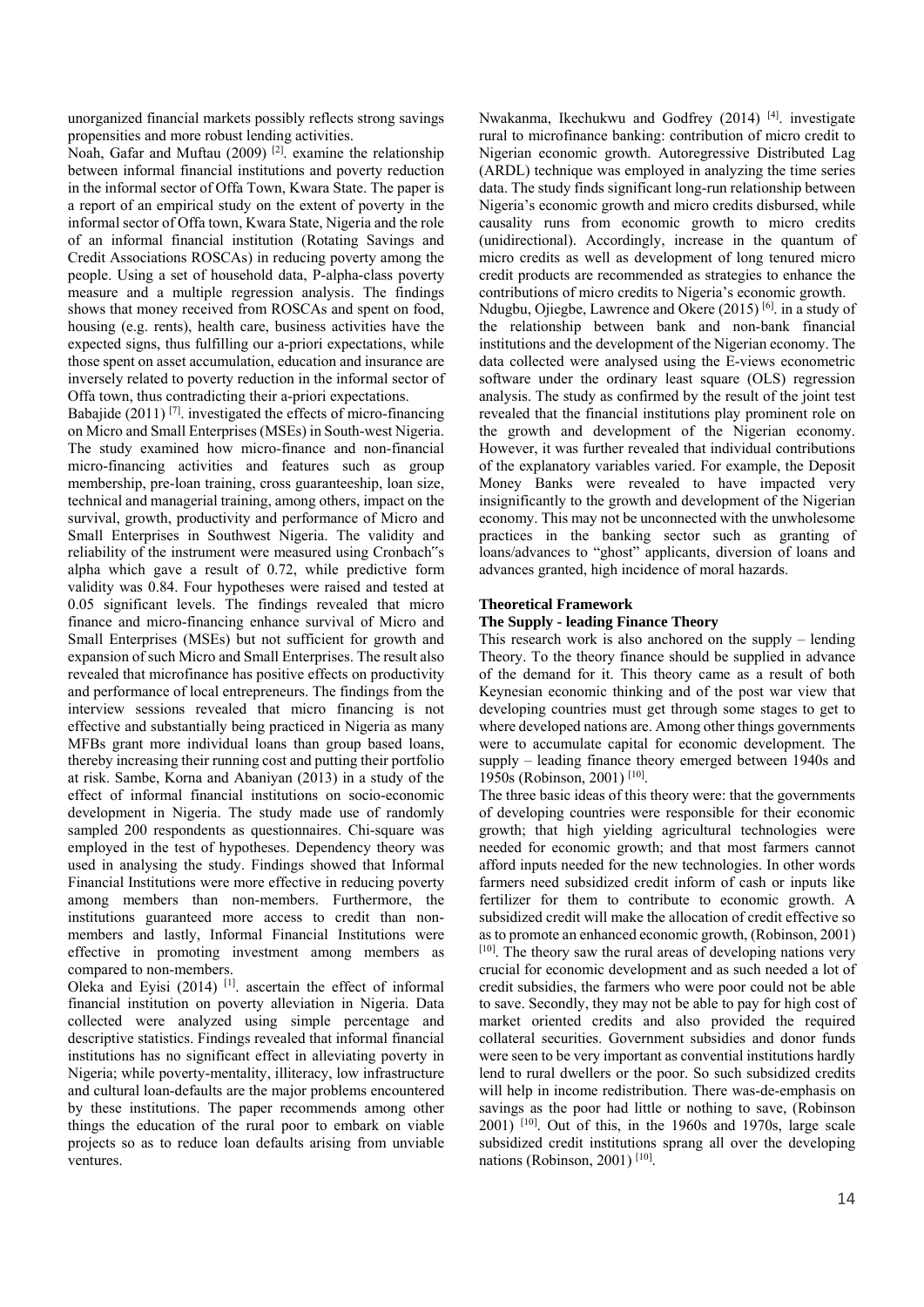## **Theory of a Moneylender**

The theory is the coexistence of formal and informal finance in underdeveloped credit markets. Formal banks have access to unlimited funds but are unable to control the use of credit. Informal lenders can prevent non-diligent behavior but often lack the needed capital. The model implies that formal and informal credit can be either complements or substitutes. The model also explains why weak legal institutions raise the prevalence of informal finance in some markets and reduce it in others, why financial market segmentation persists, and why informal interest rates can be highly variable within the same sub economy. The theory also establishes that entrepreneurial and informal lender assets are complements for low levels of wealth and substitutes when informal assets increase. Intuitively, when neither the informal lender nor the entrepreneur is not enough such that best investment is realized, the two complement each other in drawing on formal sector funds. If the informal lender debt capacity does not constrain investment, the entrepreneurís preference for formal funds implies that she substitutes away from informal to formal funds. Equivalently, formal and informal lenders complement each other in providing external finance for low levels of wealth, while acting as substitutes when the informal sector is wealthier.

#### **Methodology**

This work is based on contextual investigation relying on the past studies and available literature in the subject of informal financial institutions' performance, areas of weakness, and strategies that are amenable for their survival in the Nigerian context. The study also made use of descriptive survey.

#### **Results**

The Findings of this study was presented in tables using simple percentage for the analysis.

The personal characteristics of the study sample are presented in this section in tables 1 to 5 as follows:

**Table 1:** Frequency Distribution of Sex

| <b>Sex</b> | <b>Frequency</b> | Percent        | <b>Cumulative Percent</b> |
|------------|------------------|----------------|---------------------------|
| Male       |                  |                |                           |
| Female     |                  | 43             |                           |
| Total      |                  | 0 <sup>0</sup> |                           |

*Source:* Authors Computation 2015.

From table 1: 55% of the respondents were male, while 45% were female.

**Table 2:** Frequency Distribution of Age

| Age           | <b>Frequency</b> | Percent | <b>Cumulative Percent</b> |
|---------------|------------------|---------|---------------------------|
| $25 - 25$     |                  | 24      | 24                        |
| $26 - 30$     |                  |         |                           |
| 31-35         |                  |         | 69                        |
| $36 \&$ above |                  |         |                           |
| Total         |                  | 100     |                           |

*Source:* Authors Computation 2015.

Judging from table 2 above, 24% of the respondents were between the ages of 18-20years, 18% of the respondents were between 21-30years, 27% were between 31-40years, while 31% were between 50years and above.

**Table 3:** Frequency Distribution of Education Qualification

| Level          | <b>Frequency</b> | Percent | <b>Cumulative Percent</b> |
|----------------|------------------|---------|---------------------------|
| Fslc-Waec      | 48               | 34      | 34                        |
| <b>OND/HND</b> | 40               | 28      |                           |
| B.Sc & above   | 53               | 38      | 100                       |
| Total          | 41               | 100     |                           |

Source: Authors Computation 2015.

From table 3 above, 34% of the respondent have between First School Certificate and West African Examination Council, 28% have between Ordinary National Diploma and Higher National Diploma certificates, while 38% have Bachelor of Science or its equivalents and Masters of Science/Masters of Business Administration and Ph.D.

|  |  |  | Table 4: Frequency Distribution of Occupation |
|--|--|--|-----------------------------------------------|
|--|--|--|-----------------------------------------------|

| Occupation                       | <b>Frequency</b> | Percent | <b>Cumulative</b><br>Percent |  |  |  |
|----------------------------------|------------------|---------|------------------------------|--|--|--|
| Student                          | 46               | 33      | 33                           |  |  |  |
| Civil/Public<br>Servant          | 33               | 23      | 56                           |  |  |  |
| <b>Business Men</b>              | 10               | 07      | 63                           |  |  |  |
| Professional<br>bodies           | 52               | 37      | 100                          |  |  |  |
| Total                            | 141              | 100     |                              |  |  |  |
| Courses Authors Computation 2015 |                  |         |                              |  |  |  |

*Sources:* Authors Computation 2015.

Table 4, indicated that 33% of the respondents were directors, 23% were secretary, 07% were senior staff, while 37% of them were junior staff.

# **Presentation of Results**

As stated in above, the relationships between gap thesis and survival of informal sector in Nigeria were analyzed using mean, variance, standard deviation, coefficients of variation and factor analysis.

**Table 6:** Mean, Variance, Standard Deviation and Coefficients of Variation of Questionnaire Responses

|     | <b>Questionnaire</b> | <b>Variance</b>  | <b>Standard</b> | Coefficient |
|-----|----------------------|------------------|-----------------|-------------|
|     | <b>Mean</b>          | <b>Deviation</b> | Variation       | of Items    |
| 1.  | 4.4                  | 3.87             | 1.97            | 44.77       |
| 2.  | 16                   | 51.2             | 7.16            | 44.75       |
| 3.  | 21.6                 | 93.31            | 9.66            | 44.72       |
| 4.  | 20                   | 80               | 8.94            | 44.70       |
| 5.  | 17.6                 | 61.95            | 7.87            | 44.72       |
| 6.  | 8                    | 12.8             | 3.58            | 44.75       |
| 7.  | 6.4                  | 8.19             | 2.86            | 44.69       |
| 8.  | 8.8                  | 15.49            | 3.94            | 44.77       |
| 9.  | 19.2                 | 73.73            | 8.59            | 44.74       |
| 10. | 13.6                 | 36.99            | 6.08            | 44.71       |
| 11. | 12.8                 | 32.77            | 5.72            | 44.69       |
| 12. | 15.2                 | 46.21            | 6.80            | 44.74       |
| 13. | 9.6                  | 18.43            | 4.29            | 44.69       |

Author's Computation 2015.

In order to eliminate possible errors, data collected were edited, coded and tabulated base on their frequency distribution. Also the mean, variance, standard deviation and coefficient of variation of the distribution were determined as shown in table 5 above.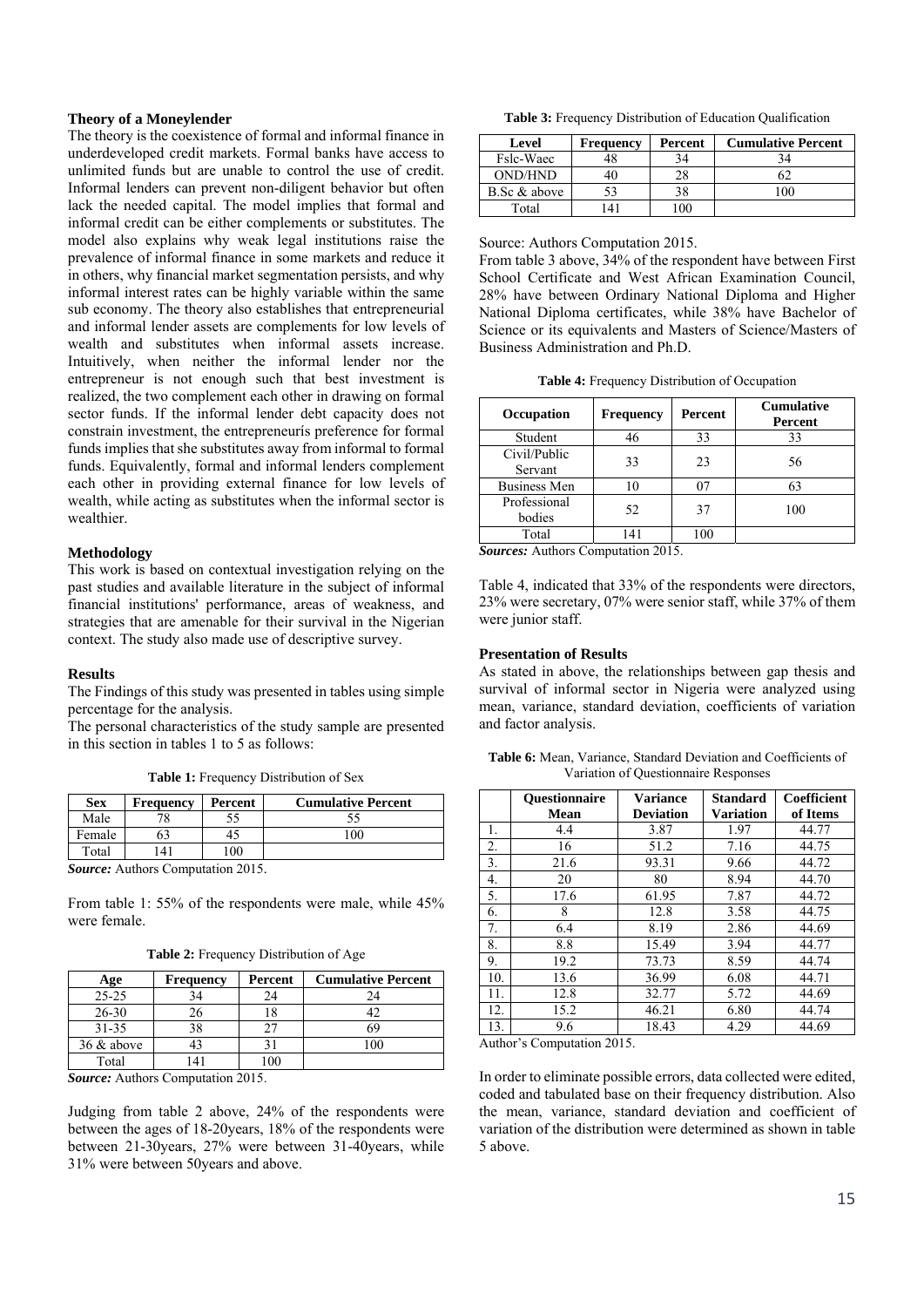Using the 5-point likert scale of 5, 4, 3, 2 and I used in the questionnaire responses, means score of 3 and above were rated as positive while those below 3 mean score were rated as negative. From table 7 below, the dependent variables which is weakness (W) has a mean score of 0.804, standard deviation of 0.142 and variance of 0.020. Loan Transaction  $(LT_1)$ , Information Asymmetric  $(IA<sub>2</sub>)$  and Adverse Selection  $(AS<sub>3</sub>)$ are the independent variables in the research. They are account for a mean score of 0.706, 0.823 and 0.799 respectively and standard deviation of 0.154, 0.169 and 0.159 respectively.

| <b>Variables</b>                                                                       | <b>Mean</b> | <b>Standard Deviation</b> | <b>Variance</b> |  |  |  |
|----------------------------------------------------------------------------------------|-------------|---------------------------|-----------------|--|--|--|
| W                                                                                      | 0.804       | 0.142                     | 0.020           |  |  |  |
| m                                                                                      | 0.706       | 0.154                     | 0.024           |  |  |  |
|                                                                                        | 0.823       | 0.169                     | 0.029           |  |  |  |
| AO                                                                                     | 799         | 0 159                     | 0.026           |  |  |  |
| the contract of the contract of the<br>the contract of the contract of the contract of |             |                           |                 |  |  |  |

**Table 7:** Descriptive Statistical Analysis

Author's Computation 2015

Table 7 above explains the descriptive statistical analysis between the dependent variable and the independent variables using mean, standard deviation and variance. The descriptive analysis shows above indicates strong positive relationships between the variables under review.

The researcher incorporates factor analysis as criteria for validity. Confirmatory factor analysis is used for the measurement criteria based on other studies related to survival of informal financial sector in Nigeria. The same method of analysis is conducted to identify the strongest underlying factor of the dependent variable which weakness.

The Eigenvalues and sum of squares loadings for the factors are displayed in table 8 below.

|  |  | <b>Table 8:</b> Total Variance Explained |
|--|--|------------------------------------------|
|  |  |                                          |

| <b>Variables</b> | <b>Initial Eigenvalues</b> |               |              | <b>Extraction Sums of Squared Loading</b> |               |              |
|------------------|----------------------------|---------------|--------------|-------------------------------------------|---------------|--------------|
|                  | <b>Total</b>               | % of variance | Cumulative % | Total                                     | % of variance | Cumulative % |
| W                | 0.317                      | 5.280         | 100          |                                           |               |              |
| LT               | 2.396                      | 39.929        | 39.929       | 2.396                                     | 39.929        | 39.929       |
| IA               | .112                       | 18.526        | 58.455       | 1.112                                     | 18.526        | 58.455       |
| AS               | 0.931                      | 15.513        | 73.968       |                                           |               |              |

*Sources:* Principle Component Analysis 2015

The results of principal component analysis indicate that, there are two factors whose Eigenvalues exceed 1.0. The Eigenvalue of a factor represents the amount of the total variance explained by that factor. The two factors identified in this study explain 58.45% of the total variance. The first factor explained 39.92% of this variance. Similarly, the second factor explained 18.52% of the total variance. The percentage of variance combines for succeeding variables to make up 100 % variance. The researcher incorporates Kaiser's criterion and Cattell's scree test to extract the first two factors. According to Kaiser's criterion, factors with Eigenvalues of 1.0 and greater than 1.0 are extracted for further investigation. Two factors are identified for the factor analysis using the Eigenvalue criteria. (r=0.177). The variables hold a positive correlation at a significance level of 0.05. The value shows that adverse selection (AS) can help in survival of informal financial institution in Nigeria.

Based on the empirical result and works reviewed, we found out that informal financial sector in Nigeria have much influence on poverty alleviation in Nigeria. The study also indicates that informal financial institutions encounter so many problems which hinder their operations drastically. This is because the members are mainly women, not highly educated, and are mainly farmers, artisans and few local traders and the loanable fund to the institutions are very meagre, hence the informal financial sector still find it difficult to survive.

#### **Conclusion**

The study investigated the gap thesis and survival of informal financial institution in Nigeria. The study made use of theory

of a moneylender and supply-leading theory of finance. Most of the economic scholars reviewed discovered that the traditional finance institutions are powerful forums that can positively improve the living standard of rural poor if properly empowered and that improper management of informal financial institution is the problem of its survival. The study also found that for survival of informal financial institution need external intervention or support.

#### **Recommendations**

- 1) Members of informal financial intuitions should be encouraged by way of organizing enlightenment program to educate them on how to increase and manage their monthly contribution for mega business and investment.
- 2) Government should arrange enabling environment of low tax rate and financial support for these institutions as to ensure that adequate amount is given to members as interest-free loans.
- 3) In order to have a sustainable informal financial institutions intervention, the government should also keep infrastructures in place especially good motor-able roads that link more remote areas to markets.
- 4) The government should create special fund to be manage by CBN, towards supporting the operation of the informal financial institutions in Nigeria
- 5) Finally, the CBN should use part of its special fund for SMEs to support the operations of informal financial institutions in Nigeria.